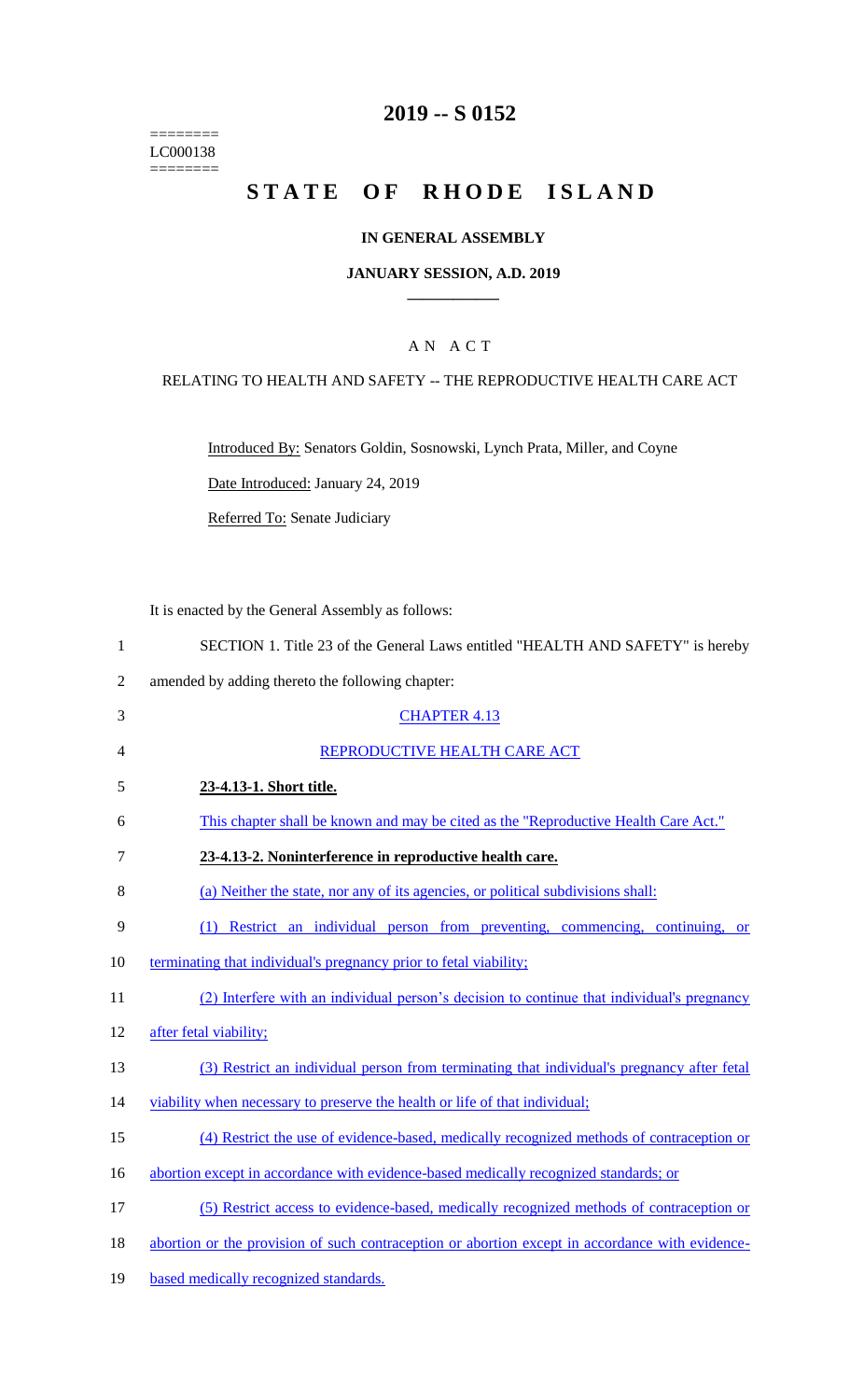| $\mathbf{1}$   | (b) For purposes of this section, "fetal viability" means that stage of gestation where the          |
|----------------|------------------------------------------------------------------------------------------------------|
| $\overline{2}$ | attending physician, taking into account the particular facts of the case, has determined that there |
| 3              | is a reasonable likelihood of the fetus' sustained survival outside of the womb with or without      |
| 4              | artificial support.                                                                                  |
| 5              | (c) Notwithstanding the foregoing, this section shall not be construed to:                           |
| 6              | (1) Abrogate the provisions of §§ 11-9-18, 11-54-1, 23-4.7-1 through 23-4.7-8, 23-13-21,             |
| 7              | $23-17-11$ , or 42-157-3(d).                                                                         |
| 8              | (2) Prevent the department of health from applying to licensed health care facilities that           |
| 9              | provide abortion, any generally applicable regulations or standards that are in accordance with      |
| 10             | evidence-based, medically accepted standards for the provision of abortion, provided that such       |
| 11             | adoption or enforcement is not a pretext for violating subsection (a) of this section.               |
| 12             | SECTION 2. Chapter 11-3 of the General Laws entitled "Abortion" is hereby repealed in                |
| 13             | its entirety:                                                                                        |
| 14             | <b>CHAPTER 3</b>                                                                                     |
| 15             | Abortion                                                                                             |
| 16             | 11-3-1. Procuring, counseling or attempting miscarriage.                                             |
| 17             | Every person who, with the intent to procure the miscarriage of any pregnant woman or                |
|                |                                                                                                      |
| 18             | woman supposed by such person to be pregnant, unless the same be necessary to preserve her life,     |
| 19             | shall administer to her or cause to be taken by her any poison or other noxious thing, or shall use  |
| 20             | any instrument or other means whatsoever or shall aid, assist or counsel any person so intending     |
| 21             | to procure a miscarriage, shall if the woman die in consequence thereof, be imprisoned not           |
| 22             | exceeding twenty (20) years nor less than five (5) years, and if she does not die in consequence     |
| 23             | thereof, shall be imprisoned not exceeding seven (7) years nor less than one (1) year; provided      |
| 24             | that the woman whose miscarriage shall have been caused or attempted shall not be liable to the      |
| 25             | penalties prescribed by this section.                                                                |
| 26             | 11-3-2. Murder charged in same indictment or information.                                            |
| 27             | Any person who shall be charged with the murder of any infant child, or of any pregnant              |
| 28             | woman, or of any woman supposed by such person to be or to have been pregnant, may also be           |
| 29             | eharged in the same indictment or information with any or all the offenses mentioned in 11 3 1,      |
| 30             | and if the jury shall acquit such person on the charge of murder and find him guilty of the other    |
| 31             | offenses or either of them, judgment and sentence may be awarded against him accordingly.            |
| 32             | 11-3-3. Dying declarations admissible.                                                               |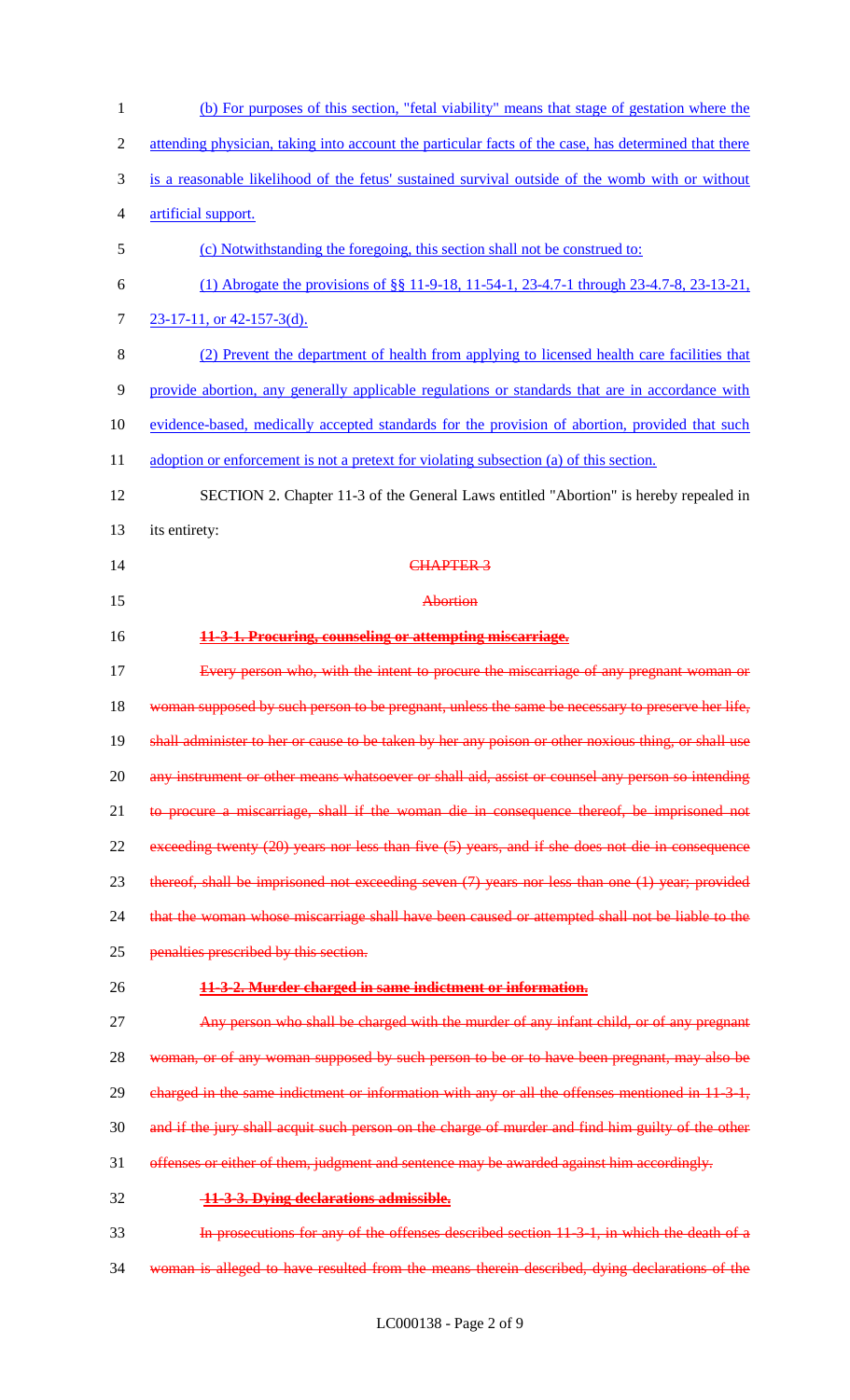- deceased woman shall be admissible as evidence, as in homicide cases. **11-3-4. Construction and application of section 11-3-1.** It shall be conclusively presumed in any action concerning the construction, application 4 or validity of section 11-3-1, that human life commences at the instant of conception and that said human life at said instant of conception is a person within the language and meaning of the fourteenth amendment of the constitution of the United States, and that miscarriage at any time after the instant of conception caused by the administration of any poison or other noxious thing or the use of any instrument or other means shall be a violation of said section 11-3-1, unless the same be necessary to preserve the life of a woman who is pregnant. **11-3-5. Constitutionality.** 11 If any part, clause or section of this act shall be declared invalid or unconstitutional by a 12 court of competent jurisdiction, the validity of the remaining provisions, parts or sections shall 13 not be affected. SECTION 3. Chapter 23-4.8 of the General Laws entitled "Spousal Notice for Abortion" is hereby repealed in its entirety. 16 CHAPTER 23 4.8 Spousal Notice for Abortion **23-4.8-1. Declaration of purpose.** The purpose of this chapter is to promote the state's interest in furthering the integrity of 20 the institutions of marriage and the family. **23-4.8-2. Spousal notice requirements.** 22 If a married woman consents to an abortion, as that consent is required by chapter 4.7 of 23 this title, the physician who is to perform the abortion or his or her authorized agent shall, if reasonably possible, notify the husband of that woman of the proposed abortion before it is 25 performed. **23-4.8-3. Exceptions.** 27 The requirements of  $\frac{8}{3}$  23 4.8-2 shall not apply if: (1) The woman having the abortion furnishes to the physician who is to perform the 29 abortion or the physician's authorized agent prior to the abortion being performed a written statement that she has given notice to her husband of the proposed abortion or a written statement 31 that the fetus was not fathered by her husband; (2) The woman and her husband are living separate and apart or either spouse has filed a petition or complaint for divorce in a court of competent jurisdiction;
- (3) The physician who is to perform the abortion or his or her authorized agent receives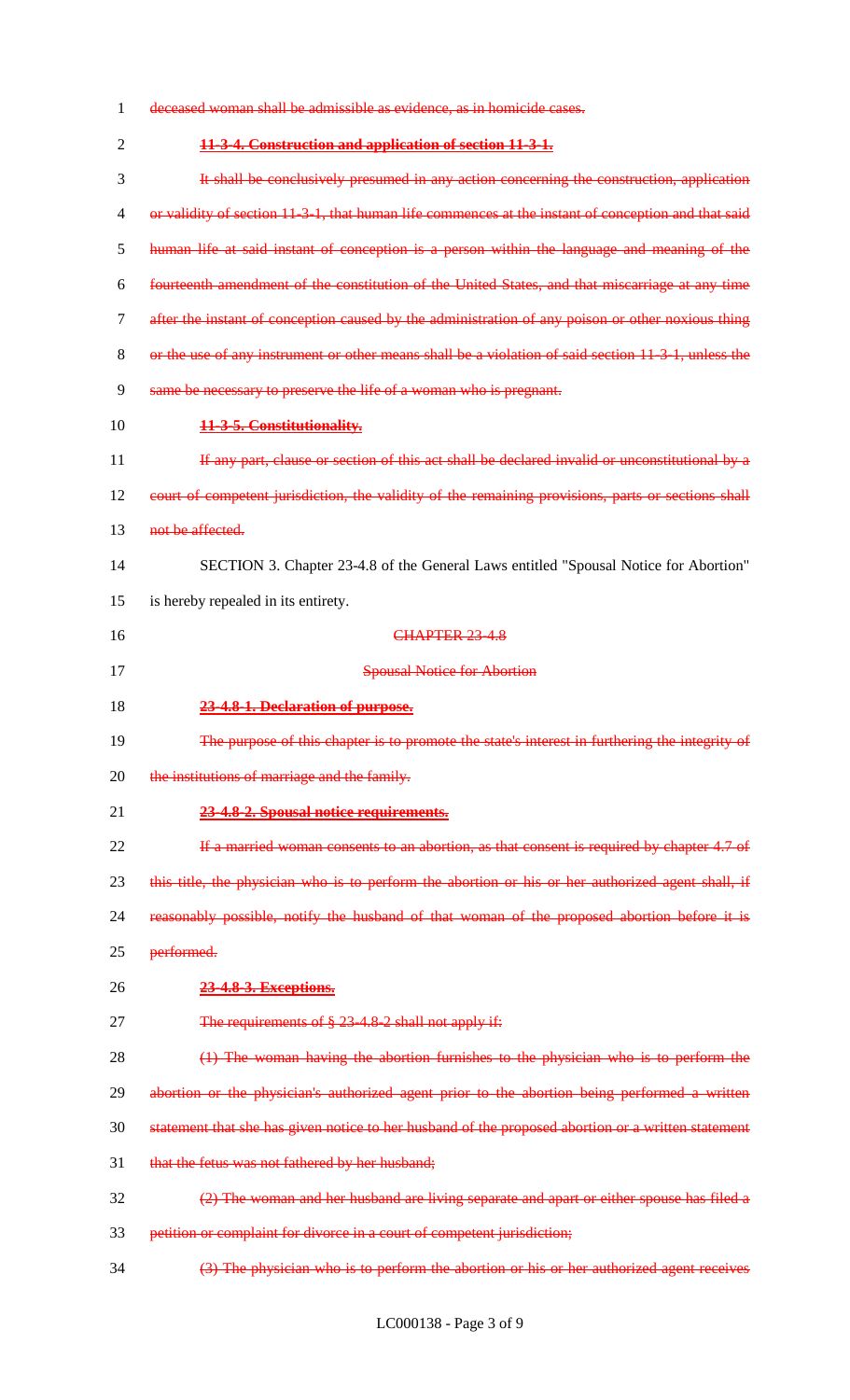| $\mathbf{1}$   | the written affirmation of the husband that he has been notified of the proposed abortion; or          |
|----------------|--------------------------------------------------------------------------------------------------------|
| $\mathbf{2}$   | (4) There is an emergency requiring immediate action. In the case of an emergency, the                 |
| 3              | woman's attending physician shall certify in writing on the patient's medical record that an           |
| $\overline{4}$ | emergency exists and the medical basis for his or her opinion.                                         |
| 5              | 23-4.8-4. Penalties.                                                                                   |
| 6              | In the event a physician performs an abortion, as defined by chapter 4.7 of this title, upon           |
| $\tau$         | a woman who he or she knows is married and the physician knowingly and intentionally violates          |
| 8              | the requirements of this chapter, he or she shall be guilty of "unprofessional conduct" for the        |
| 9              | purposes of § 5-37-5.1.                                                                                |
| 10             | 23-4.8-5. Severability.                                                                                |
| 11             | If any section or provision of this chapter or the application of any section or provision is          |
| 12             | held invalid, that invalidity shall not affect other sections, provisions or applications, and to this |
| 13             | end the sections and provisions of this chapter are declared severable.                                |
| 14             | SECTION 4. Chapter 23-4.12 of the General Laws entitled "Partial Birth Abortion" is                    |
| 15             | hereby repealed in its entirety.                                                                       |
| 16             | <b>CHAPTER 23 4.12</b>                                                                                 |
| 17             | <b>Partial Birth Abortion</b>                                                                          |
| 18             | 23-4.12-1. Definitions.                                                                                |
| 19             | (a) For purposes of this chapter, "partial birth abortion" means an abortion in which the              |
| 20             | person performing the abortion vaginally delivers a living human fetus before killing the infant       |
| 21             | and completing the delivery.                                                                           |
| 22             | (b) For purposes of this chapter, the terms "fetus" and "infant" are used interchangeably              |
| 23             | to refer to the biological offspring of human parents.                                                 |
| 24             | (e) As used in this section, "vaginally delivers a living fetus before killing the infant"             |
| 25             | means deliberately and intentionally delivers into the vagina a living fetus, or a substantial         |
| 26             | portion of the fetus, for the purpose of performing a procedure the person performing the abortion     |
| 27             | knows will kill the infant, and kills the infant.                                                      |
| 28             | 23-4.12-2. Prohibition of partial birth abortions.                                                     |
| 29             | No person shall knowingly perform a partial birth abortion.                                            |
| 30             | 23-4.12-3. Life of the mother exception.                                                               |
| 31             | Section 23 4.12 2 shall not apply to a partial birth abortion that is necessary to save the            |
| 32             | life of a mother because her life is endangered by a physical disorder, physical illness, or physical  |
| 33             | injury, including a life-endangering condition caused by or arising from the pregnancy itself;         |
| 34             | provided, that no other medical procedure would suffice for that purpose.                              |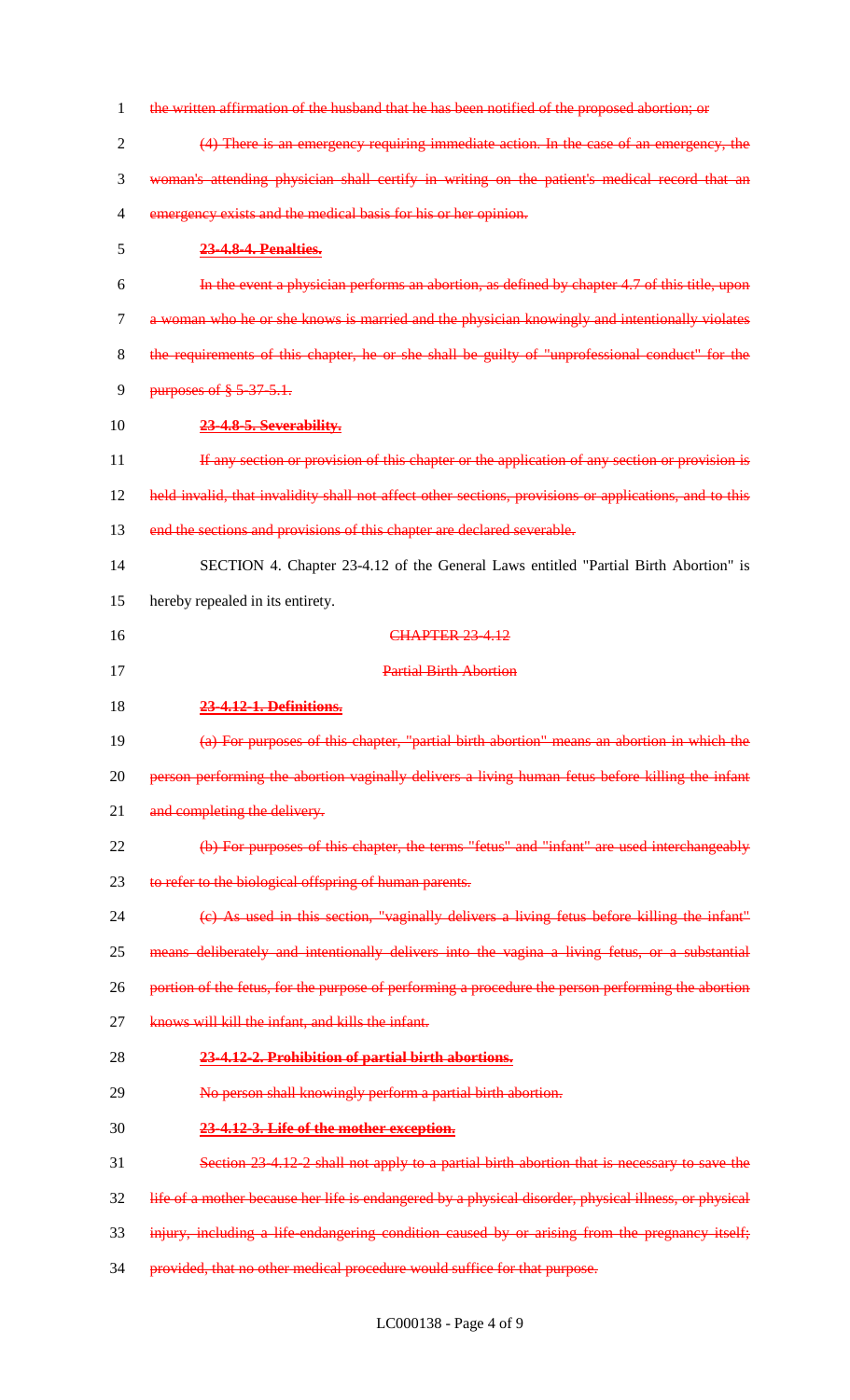| 1  | 23-4.12-4. Civil remedies.                                                                              |
|----|---------------------------------------------------------------------------------------------------------|
| 2  | (a) The woman upon whom a partial birth abortion has been performed in violation of §                   |
| 3  | 23-4.12-2, the father of the fetus or infant, and the maternal grandparents of the fetus or infant,     |
| 4  | and the maternal grandparents of the fetus or infant if the mother has not attained the age of          |
| 5  | eighteen (18) years at the time of the abortion, may obtain appropriate relief in a civil action,       |
| 6  | unless the pregnancy resulted from the plaintiff's criminal conduct or the plaintiff consented to       |
| 7  | the abortion.                                                                                           |
| 8  | (b) The relief shall include:                                                                           |
| 9  | (1) Money damages for all injuries, psychological and physical, occasioned by the                       |
| 10 | violation of this chapter; and                                                                          |
| 11 | (2) Statutory damages equal to three (3) times the cost of the partial birth abortion.                  |
| 12 | $(e)$ If judgment is rendered in favor of the plaintiff in an action described in this section,         |
| 13 | the court shall also render judgment for a reasonable attorney's fee in favor of the plaintiff against  |
| 14 | the defendant. If the judgment is rendered in favor of the defendant and the court finds that the       |
| 15 | plaintiff's suit was frivolous and brought in bad faith, the court shall also render judgment for a     |
| 16 | reasonable attorney's fee in favor of the defendant against the plaintiff.                              |
| 17 | 23-4.12-5. Penalty.                                                                                     |
| 18 | (a) Performance of a partial birth abortion deliberately and intentionally is a violation of            |
| 19 | this chapter and shall be a felony.                                                                     |
| 20 | (b) A woman upon whom a partial birth abortion is performed may not be prosecuted                       |
| 21 | under this chapter for violating this chapter or any provision this chapter, or for conspiracy to       |
| 22 | violate this chapter or any provision this chapter.                                                     |
| 23 | 23-4.12-6. Severability.                                                                                |
| 24 | (a) If any one or more provisions, clauses, phrases, or words of $\S$ 23-4.12-3 or the                  |
| 25 | application of that section to any person or circumstance is found to be unconstitutional, it is        |
| 26 | declared to be inseverable.                                                                             |
| 27 | (b) If any one or more provisions, sections, subsections, sentences, clauses, phrases or                |
| 28 | words of the remaining sections or the application of them to any person or circumstance is found       |
| 29 | to be unconstitutional, they are declared to be severable and the balance of the chapter shall          |
| 30 | remain effective notwithstanding the unconstitutionality. The legislature declares that it would        |
| 31 | have passed this chapter, and each provision, section, subsection, sentence, clause, phrase, or         |
| 32 | words, with the exception of $\S 23 4.12 3$ , irrespective of the fact that any one or more provisions, |
| 33 | sections, subsections, sentences, clauses, phrases, or words be declared unconstitutional.              |
| 34 | SECTION 5. Section 11-23-5 of the General Laws in Chapter 11-23 entitled "Homicide"                     |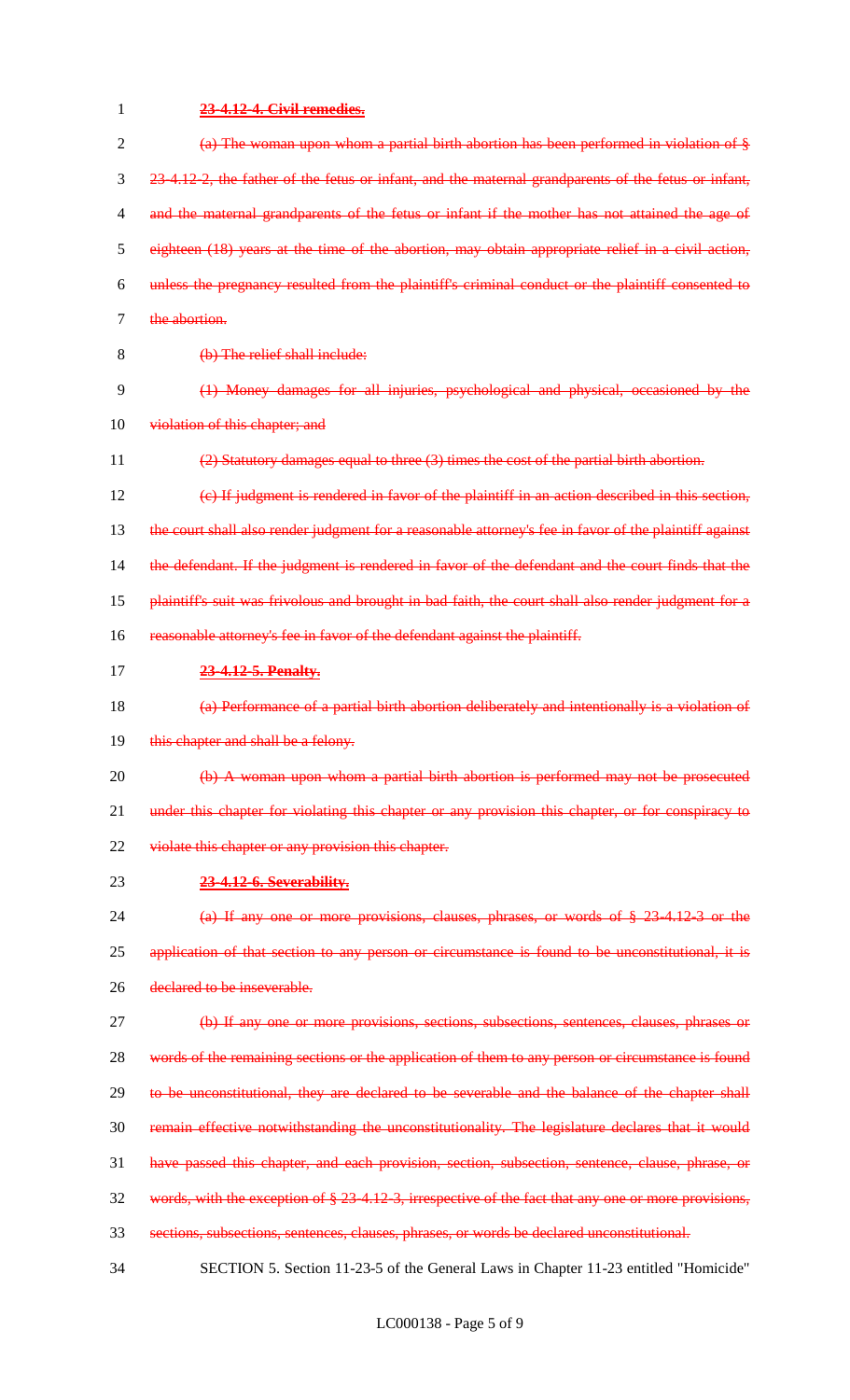- 1 is hereby repealed.
- 2 **11-23-5. Willful killing of unborn quick child.** 3 (a) The willful killing of an unborn quick child by any injury to the mother of the child, 4 which would be murder if it resulted in the death of the mother; the administration to any woman 5 pregnant with a quick child of any medication, drug, or substance or the use of any instrument or 6 device or other means, with intent to destroy the child, unless it is necessary to preserve the life of 7 the mother; in the event of the death of the child; shall be deemed manslaughter. 8 (b) In any prosecution under this section, it shall not be necessary for the prosecution to 9 prove that any necessity existed. 10 (c) For the purposes of this section, "quick child" means an unborn child whose heart is 11 beating, who is experiencing electronically-measurable brain waves, who is discernibly moving, 12 and who is so far developed and matured as to be capable of surviving the trauma of birth with 13 the aid of usual medical care and facilities available in this state. 14 SECTION 6. Section 27-18-28 of the General Laws in Chapter 27-18 entitled "Accident 15 and Sickness Insurance Policies" is hereby repealed. 16 **27-18-28. Health insurance contracts -- Abortion.** 17 (a) No health insurance contract, plan, or policy, delivered or issued for delivery in the 18 state, shall provide coverage for induced abortions, except where the life of the mother would be 19 endangered if the fetus were carried to term or where the pregnancy resulted from rape or incest, 20 and except by an optional rider for which there must be paid an additional premium. This section 21 shall be applicable to all contracts, plans, or policies of: 22 (1) All health insurers subject to this title; 23 (2) All group and blanket health insurers subject to this title; 24 (3) All nonprofit hospital, medical, surgical, dental, and health service corporations; and 25 (4) All health maintenance organizations; 26 (5) Any provision of medical, hospital, surgical, and funeral benefits, and of coverage 27 against accidental death or injury, when the benefits or coverage are incidental to or part of other 28 insurance authorized by the statutes of this state. 29 (b) Nothing contained in this section shall be construed to pertain to insurance coverage 30 for complications as the result of an abortion. 31 SECTION 7. Section 36-12-2.1 of the General Laws in Chapter 36-12 entitled "Insurance 32 Benefits" is hereby amended to read as follows: 33 **36-12-2.1. Health insurance benefits -- Coverage for abortions excluded.** 34 (a) The state of Rhode Island or any city or town shall not include in any health insurance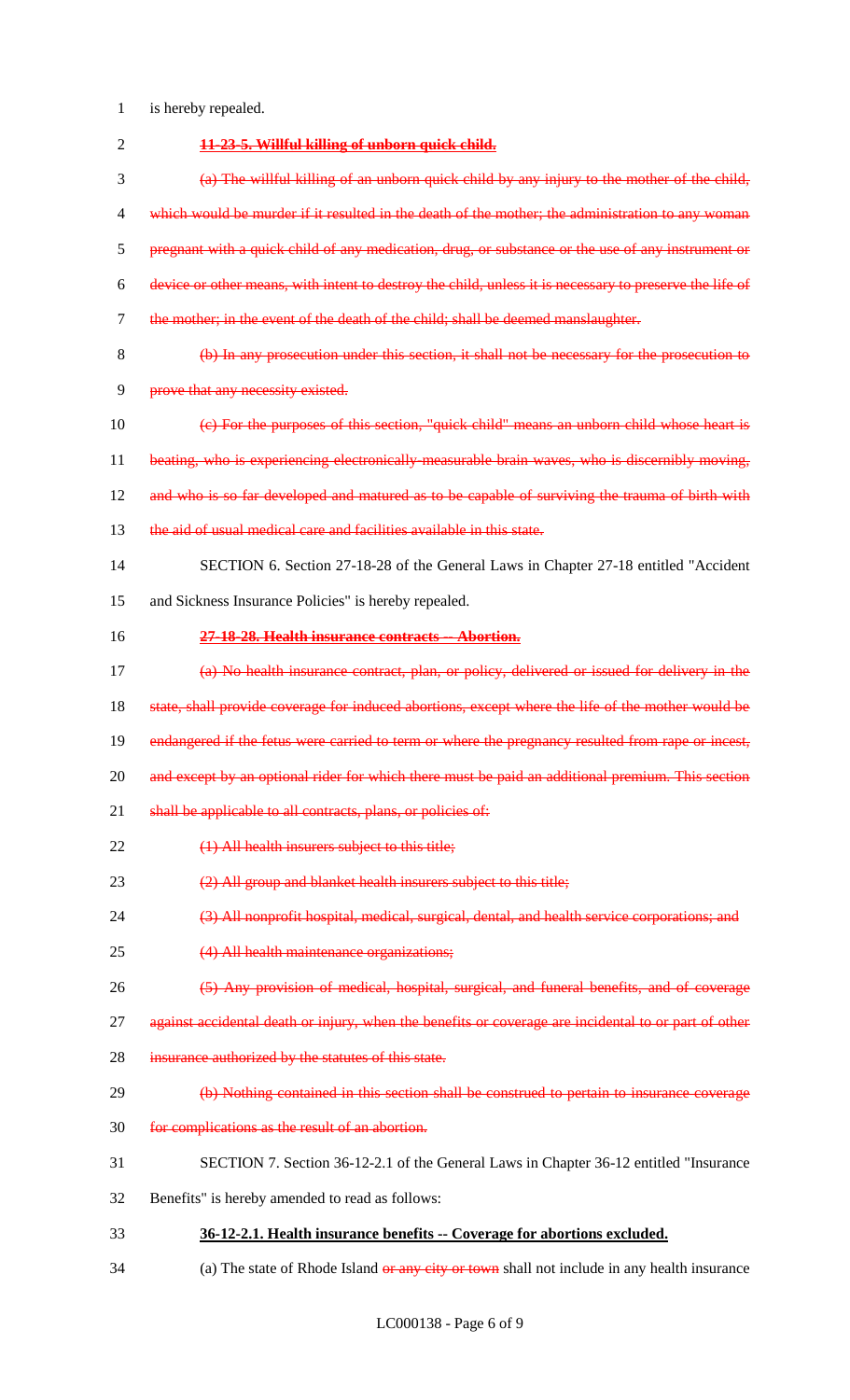contracts, plans, or policies covering employees, any provision which shall provide coverage for induced abortions (except where the life of the mother would be endangered if the fetus were carried to term, or where the pregnancy resulted from rape or incest). This section shall be applicable to all contracts, plans or policies of:

- (1) All health insurers subject to title 27;
- (2) All group and blanket health insurers subject to title 27;
- (3) All nonprofit hospital, medical, surgical, dental, and health service corporations;
- (4) All health maintenance organizations; and

 (5) Any provision of medical, hospital, surgical, and funeral benefits and of coverage against accidental death or injury when the benefits or coverage are incidental to or part of other insurance authorized by the statutes of this state.

 (b) Provided, however, that the provisions of this section shall not apply to benefits provided under existing collective bargaining agreements entered into prior to June 30, 1982.

- (c) Nothing contained herein shall be construed to pertain to insurance coverage for complications as the result of an abortion.
- SECTION 8. Section 42-12.3-3 of the General Laws in Chapter 42-12.3 entitled "Health Care for Children and Pregnant Women" is hereby amended to read as follows:
- 

### **42-12.3-3. Medical assistance expansion for pregnant women/RIte Start.**

 (a) The director of the department of human services is authorized to amend its title XIX state plan pursuant to title XIX of the Social Security Act to provide Medicaid coverage and to amend its title XXI state plan pursuant to Title XXI of the Social Security Act to provide medical assistance coverage through expanded family income disregards for pregnant women whose family income levels are between one hundred eighty-five percent (185%) and two hundred fifty percent (250%) of the federal poverty level. The department is further authorized to promulgate any regulations necessary and in accord with title XIX [42 U.S.C. § 1396 et seq.] and title XXI [42 U.S.C. § 1397 et seq.] of the Social Security Act necessary in order to implement said state plan amendment. The services provided shall be in accord with title XIX [42 U.S.C. § 1396 et seq.] and title XXI [42 U.S.C. § 1397 et seq.] of the Social Security Act.

 (b) The director of the department of human services is authorized and directed to establish a payor of last resort program to cover prenatal, delivery and postpartum care. The program shall cover the cost of maternity care for any woman who lacks health insurance coverage for maternity care and who is not eligible for medical assistance under title XIX [42 U.S.C. § 1396 et seq.] and title XXI [42 U.S.C. § 1397 et seq.] of the Social Security Act including, but not limited to, a non-citizen pregnant woman lawfully admitted for permanent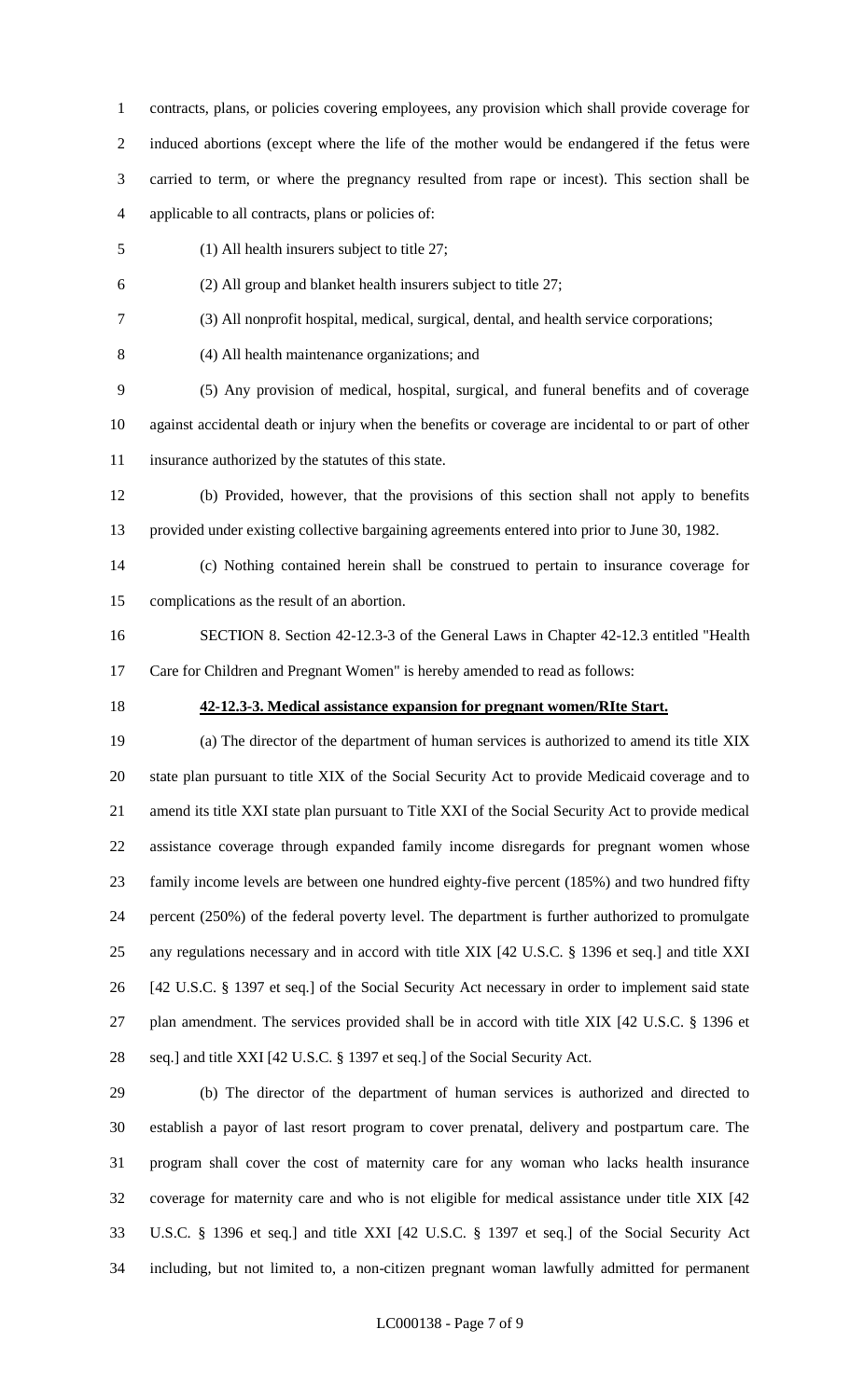residence on or after August 22, 1996, without regard to the availability of federal financial participation, provided such pregnant woman satisfies all other eligibility requirements. The director shall promulgate regulations to implement this program. Such regulations shall include specific eligibility criteria; the scope of services to be covered; procedures for administration and service delivery; referrals for non-covered services; outreach; and public education. Excluded 6 services under this paragraph will include, but not be limited to, induced abortion except  $\theta$ prevent the death of the mother in cases of rape or incest or to save the life of the person.

 (c) The department of human services may enter into cooperative agreements with the department of health and/or other state agencies to provide services to individuals eligible for services under subsections (a) and (b) above.

(d) The following services shall be provided through the program:

- (1) Ante-partum and postpartum care;
- (2) Delivery;

(3) Cesarean section;

- (4) Newborn hospital care;
- (5) Inpatient transportation from one hospital to another when authorized by a medical
- provider;

(6) Prescription medications and laboratory tests;

 (e) The department of human services shall provide enhanced services, as appropriate, to pregnant women as defined in subsections (a) and (b), as well as to other pregnant women eligible for medical assistance. These services shall include: care coordination, nutrition and social service counseling, high risk obstetrical care, childbirth and parenting preparation programs, smoking cessation programs, outpatient counseling for drug-alcohol use, interpreter services, mental health services, and home visitation. The provision of enhanced services is subject to available appropriations. In the event that appropriations are not adequate for the provision of these services, the department has the authority to limit the amount, scope and duration of these enhanced services.

 (f) The department of human services shall provide for extended family planning services for up to twenty-four (24) months postpartum. These services shall be available to women who have been determined eligible for RIte Start or for medical assistance under title XIX [42 U.S.C. § 1396 et seq.] or title XXI [42 U.S.C. § 1397 et seq.] of the Social Security Act.

SECTION 9. This act shall take effect upon passage.

#### ======== LC000138